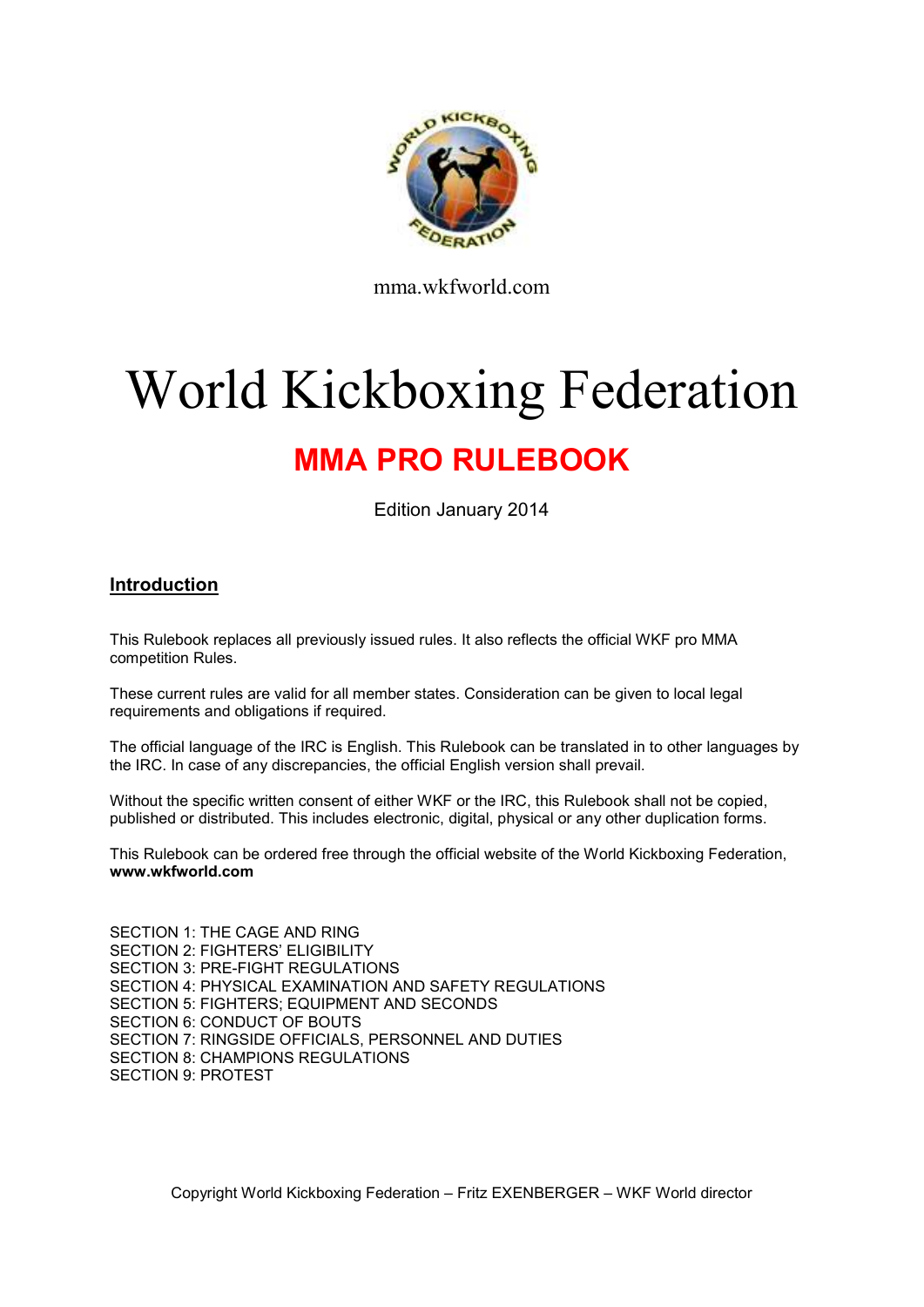# **SECTION 1: THE CAGE AND RING**

#### 1. THE FIGHTING AREA

The fighting area floor shall be padded in a manner as approved by the WKF.

A standard MMA type cage or boxing ring with minimum 4 ropes is allowed subject to WKF approval. A fifth rope above the floor is recommended. Padding must extend over the edge of the platform. The fighting area must have a canvas covering. No vinyl or other plastic rubberized covering will be permitted.

# 2. HEIGHT OF RING OR CAGE

The ring platform shall be at least 70 cm above the floor of the building and shall be provided with suitable steps or ramp for use by the fighters. Ring-side tables must be no higher than cage platform level and must run the full length of all sides of the cage.

#### 3. SANITATION

The promoter of the event will be responsible for ensuring acceptable sanitary standards are met, with respect to dressing rooms, showers, water bottles, towels or other equipment. Physicians and WKF Representatives are to make a particular examination at every event for violations of these rules. The cage must be swept, dry-mopped, or otherwise adequately cleaned before the event and prior to the fights.

# **SECTION 2: FIGHTERS' ELIGIBILITY**

#### 1. FIGHTERS ASSOCIATION MEMBERSHIP

WKF licensing is mandatory for all fighters and promoters. All fighters must sign an WKF approved liability waiver for each bout.

# 2. SUSPENDED FIGHTERS

Any fighter who is currently under suspension by the WKF or by any athletic commission will not be permitted to participate in any WKF event for the duration of the suspension.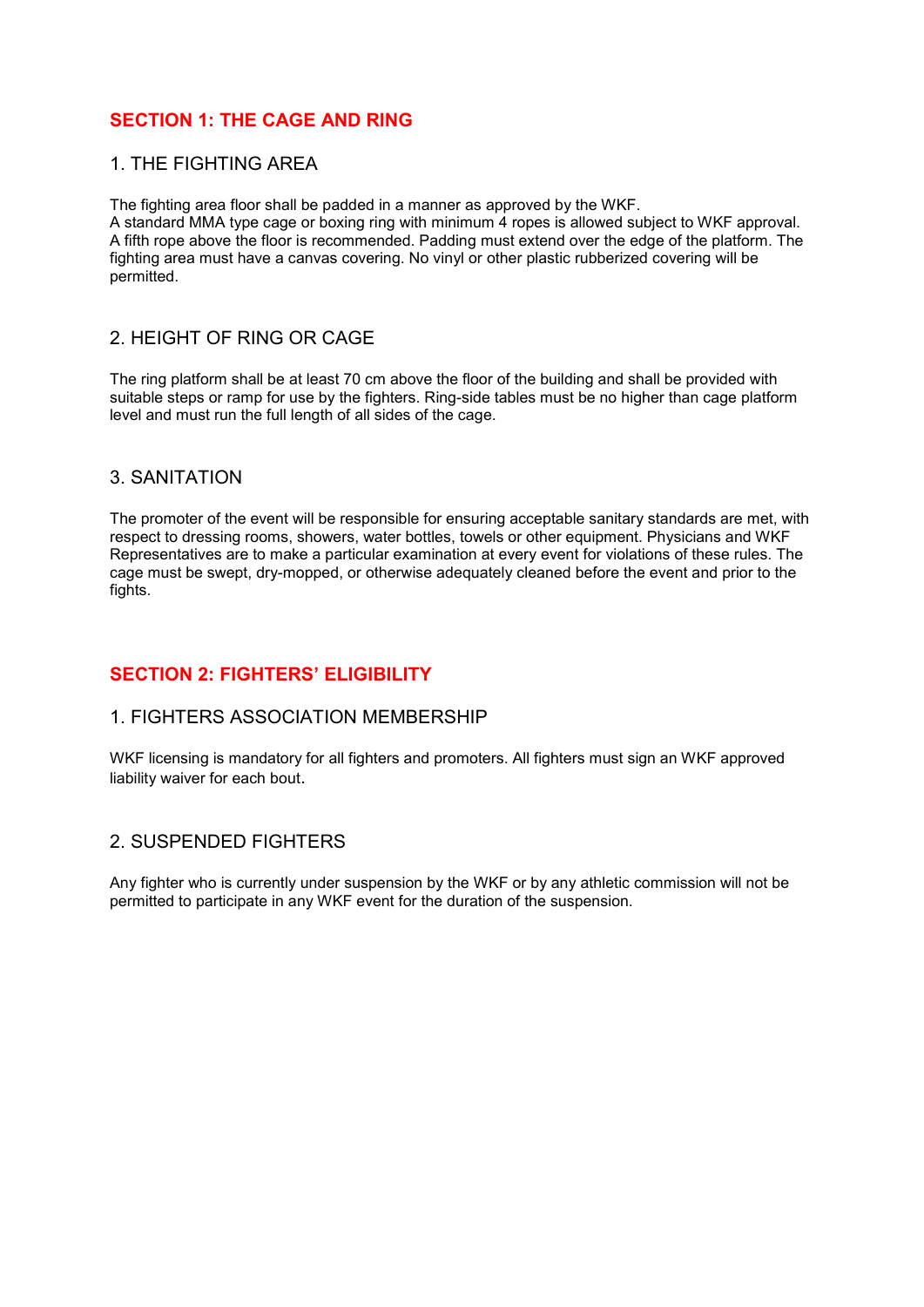# **SECTION 3: PRE-FIGHT REGULATIONS**

#### 1. EXAMINATION OF FIGHTERS

Any fighter applying for eligibility to compete in an WKF event must be examined by a physician certified by the WKF, to establish both physical and mental fitness for competition.

# 2. WEIGHT DISTRIBUTION

| Male fighters:    |         | Female fighters:          |
|-------------------|---------|---------------------------|
| Bantamweight      | - 61 Kg | Flyweight<br>- 45 Kg      |
| Featherweight     | - 66 Kg | - 48 Kg<br>Bantamweight   |
| Lightweight       | - 70 Kg | Featherweight<br>$-52$ Kg |
| Welterweight      | - 77 Kg | Lightweight<br>- 56 Kg    |
| Middleweight      | - 84 Kg | Welterweight<br>$-61$ Kg  |
| Light-Heavyweight | - 93 Kg | Middleweight<br>- 65 Kg   |
| Heavyweight       | + 93 Kg | Heavyweight<br>+ 65 kg    |

# 3. WEIGHT TIME

Fighters will be weighed on at least two hours before the fight, or a day before the match, at a time to be determined by the WKF, on the same scales at the same time. Both fighters, coaches and WKF supervisor must compulsory attend the weigh-in.

#### 4. MINIMUM AGE OF FIGHTERS

No fighter shall participate in an WKF pro MMA event, if he is less than 18 years of age. All fighters seeking eligibility to compete in an WKF event must provide proof of age with official pass port or ID card.

#### 5. FIGHTERS MUST REPORT

All fighters, or representative second, must attend the pre-fight meeting held by the WKF Representative.

This meeting will typically be following the weigh-in, or during the afternoon before the event. In addition, fighters will be required to report for physicals, and to their dressing rooms, at the time specified by the WKF Representative.

All fighters, once they report to the WKF Representative or Supervisor in charge of dressing rooms immediately prior to the start of an event, are not to leave the facility, and are subject to urinalysis and fines, if they do not remain in approved areas.

#### 6. FIGHTERS' APPEARANCE

All fighters must be clean and present a tidy appearance. Only Vaseline may be applied lightly, and only to the face of a fighter. No other product may be permitted. Fingernails and toenails must be well trimmed.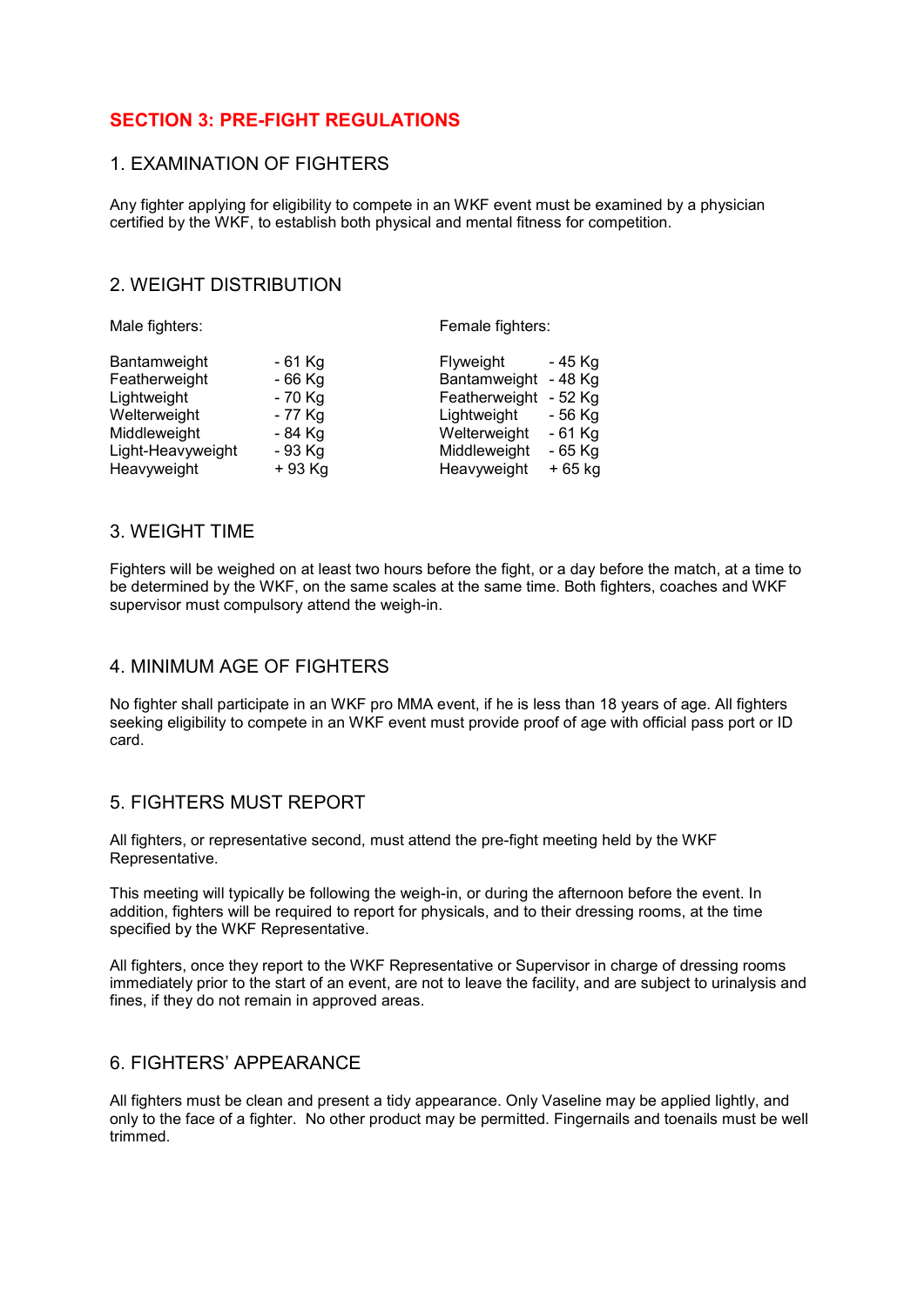# 7. FIGHTERS DISQUALIFIED OR DECLARED INELIGIBLE

Fighters who are declared ineligible for their bouts due to excessive weight, misrepresented age, physical incapacity's pre-known to the fighter, or other wilful violation of WKF regulations, will be subject to fines and suspension by the WKF Supervisor.

Unless otherwise specified in the fighter's contract, the promoter will have no obligation to the ineligible fighters, and may demand reimbursement from the fighter for any expenses pre-paid by the promoter. The promoter will, however, be obligated to pay the expenses of the opposing fighter who presents himself properly, plus any cancellation settlements if provided for in that fighters contract.

Fighters who are disqualified during their bout for wilful gross rule violations, or unprofessional performance, or who represent themselves improperly following their bout, may be subject to the same penalties, with the approval of the WKF Supervisor.

# 8. FIGHTERS AND/OR TRAINERS ON SUSPENSION

Fighters and or Trainers who are on disciplinary suspension may not participate in any function of a match for the duration of the suspension. They may not be in the locker room or at ringside in any role or capacity.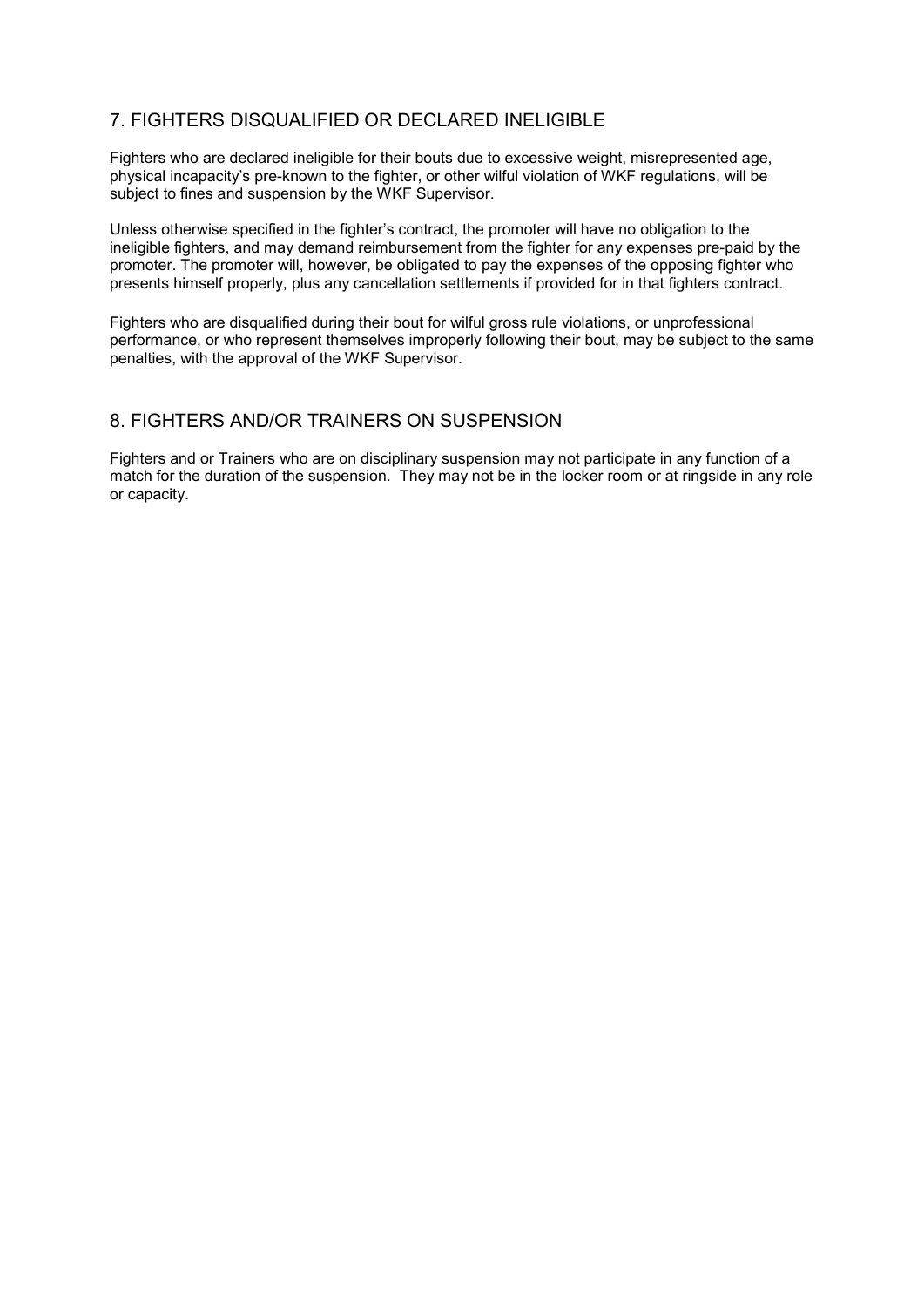# **SECTION 4: PHYSICAL EXAMINATION AND SAFETY REGULATIONS**

#### 1. PHYSICAL EXAMINATION

The attending physician will have a suitable place or room in which to make his examinations. His fees shall include temporary or emergency treatment to any injured fighter in the arena or dressing room. The fees for such examination shall be borne by the promoter. The physician to be retained must have been the recipient of an M.D. or D.O. degree, or recognized international equivalent.

#### 2. TIME AND EXAMINATION

A thorough physical and eye examination will be given to each fighter by the attending physician at the time of weigh-in.

#### 3. EXAMINATION ORDERED BY THE WKF

Any fighter who participates in a WKF sanctioned event, may, at the request of the WKF Supervisor, be required to submit to a pre-fight or post-fight blood and/or urine examination for foreign substance. Any fighter who refuses to submit to the examination will be immediately suspended for a length of time as specified by the WKF, and will be subject to disciplinary action.

#### 4. REJECTIONS AND REPORTS

Should any fighter examined prove unfit for competition, the fighter must be rejected, and an immediate report of the fact made to the promoter and the WKF Representative. The examining physician will, one hour before the start of any event, clarify in writing to the WKF Supervisor that the fighters are in good physical condition.

# 5. REPORTS OF ILLNESS

Whenever a fighter, because of injury or illness, is unable to take part in a bout for which he is under contract, he or his manager must immediately report the fact to the WKF. The fighter will then submit to an examination by a physician designated by the WKF. The examination fee of the physician is to be paid by the fighter, or the promoter, if the latter requests an examination.

# 6. CONTINUOUS PRESENCE OF PHYSICIAN AND EMERGENCY MOBILE UNIT

At least one licensed physician, possessing an M.D. or equivalent degree, and one standby emergency mobile unit with appropriate personnel and equipment, must be in attendance at all WKF sanctioned events. The use of two physicians at ringside is strongly recommended.

The mobile unit must include a full range of resuscitative equipment and be parked inside or adjacent to an entrance of the building hosting the event. The physician(s) must sit at immediate ringside throughout the duration of the bouts. A stretcher (backboard and neck brace) and oxygen tank, and containers of "instant ice", should be readily available at ringside.

No bout will be allowed to proceed unless the physician is in his seat. The physician shall not leave until after the decision in the final bout. He shall be prepared to assist if any serious emergency arises, and will render temporary or emergency treatments for cuts or minor injuries sustained by the fighters.

Under no circumstances are the fighters seconds permitted to enter the ring, or to attend to a fighter in any manner whatsoever, during the course of a bout (outside of the rest periods). The ringside physician can inspect and injury, but not render treatment to an injured fighter during the course of a fight.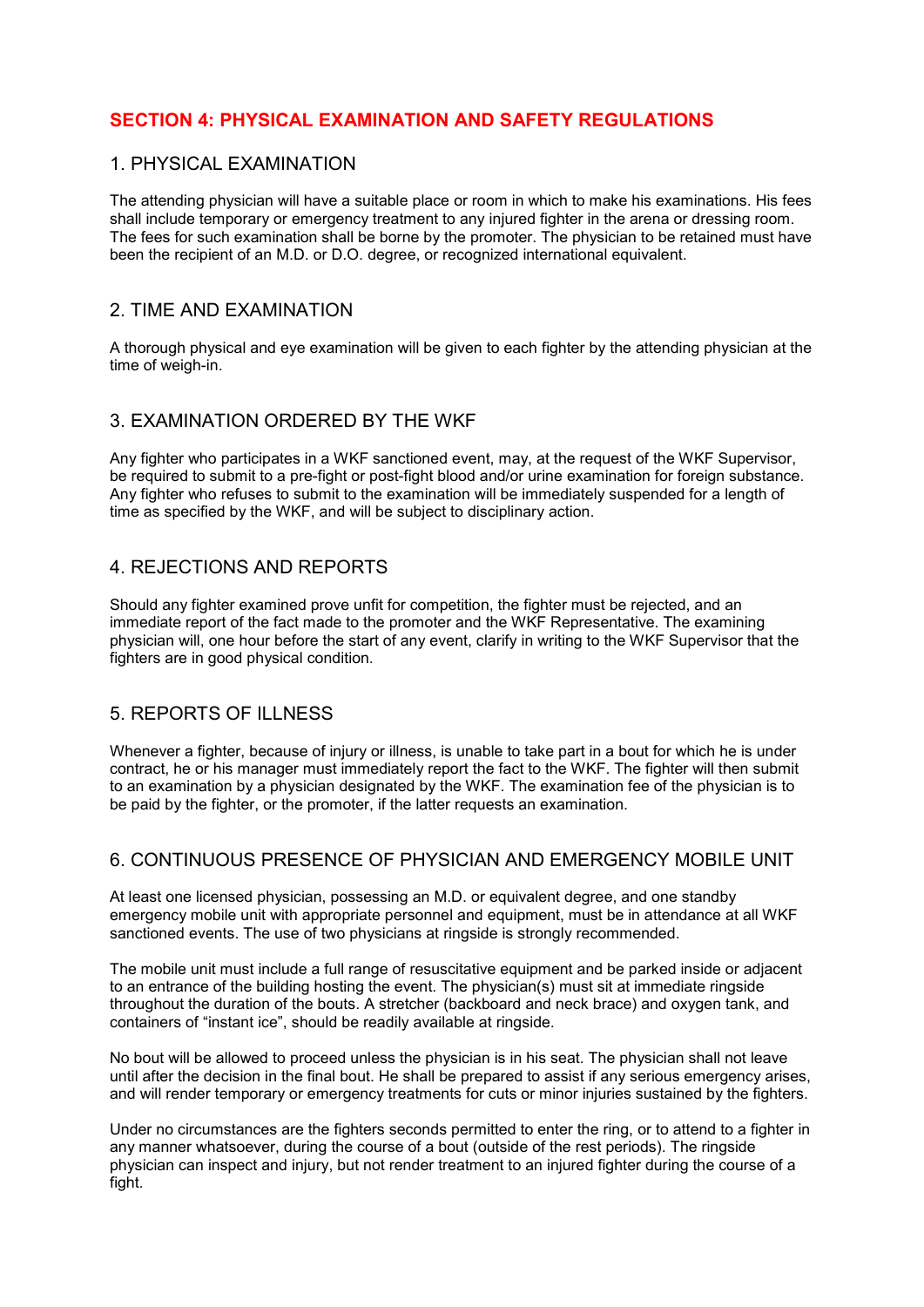# 7. REPORT OF INJURY

All attending physicians must report all cases in which the fighters have been injured during a bout, or have applied for medical aid after an event. If a fighter has suffered a knockout, or any other severe injuries whether in or out of the ring, and whether or not connected with WKF, and has on such account been treated by his personal physician or has been hospitalized, he and his manager must promptly submit to the WKF a full report from such physician or hospital.

#### 8. FIGHTERS KNOCKED OUT

#### STANDING 8 COUNT

In **NO professional bouts** the referee may administer a standing 8 count to a fighter who is in trouble.

If a fighter is obviously knocked-out by a any punch, elbow or kick the fight is over. If the attack was correct we have a clear winner. In case of injury see the injury rule in Section 6 / 5.

Fighters who have been knocked out will be kept lying down until they have recovered. When a fighter is knocked out, no one will touch him except the referee who will remove his mouthpiece, until the ringside physician enters the ring and personally attends the fallen fighter and issues such instructions as he sees fit to the fighter's handlers.

If a fighter suffers an injury, has been knocked out, or has participated in an unusually punishing bout, or if a technical knockout decision has been rendered against him by the referee, such fighter will be placed on the ill and unavailable list for such period of time as may be recommended by any approved WKF physician who may examine him.

A fighter who loses a bout by head knockout will be suspended from competition by the WKF for a minimum of 30 to 90 days. A fighter who loses a bout by technical knockout will be suspended for 30 days, or longer, if substantial head or body trauma was involved.

#### 9. SUSPENSION FOR DISABILITY

Any fighter rejected by an examining physician will be suspended until it is shown that he is fit for further competition. Any fighter suspended for 30 or 60 days for his medical protection, or suspended for a hard fight will take the same examination as required for the eligibility physical, except as directed by the WKF. The physician may require any other procedure, including an electroencephalogram, if indicated.

# 10. ADMINISTRATION OR USE OF DRUGS

Use by a fighter of any of the substances listed as illegal by the American Association of Boxing Commissions, or any other illegal drugs, will result in disqualification from his bout, and fines and suspension by the WKF Commissioner.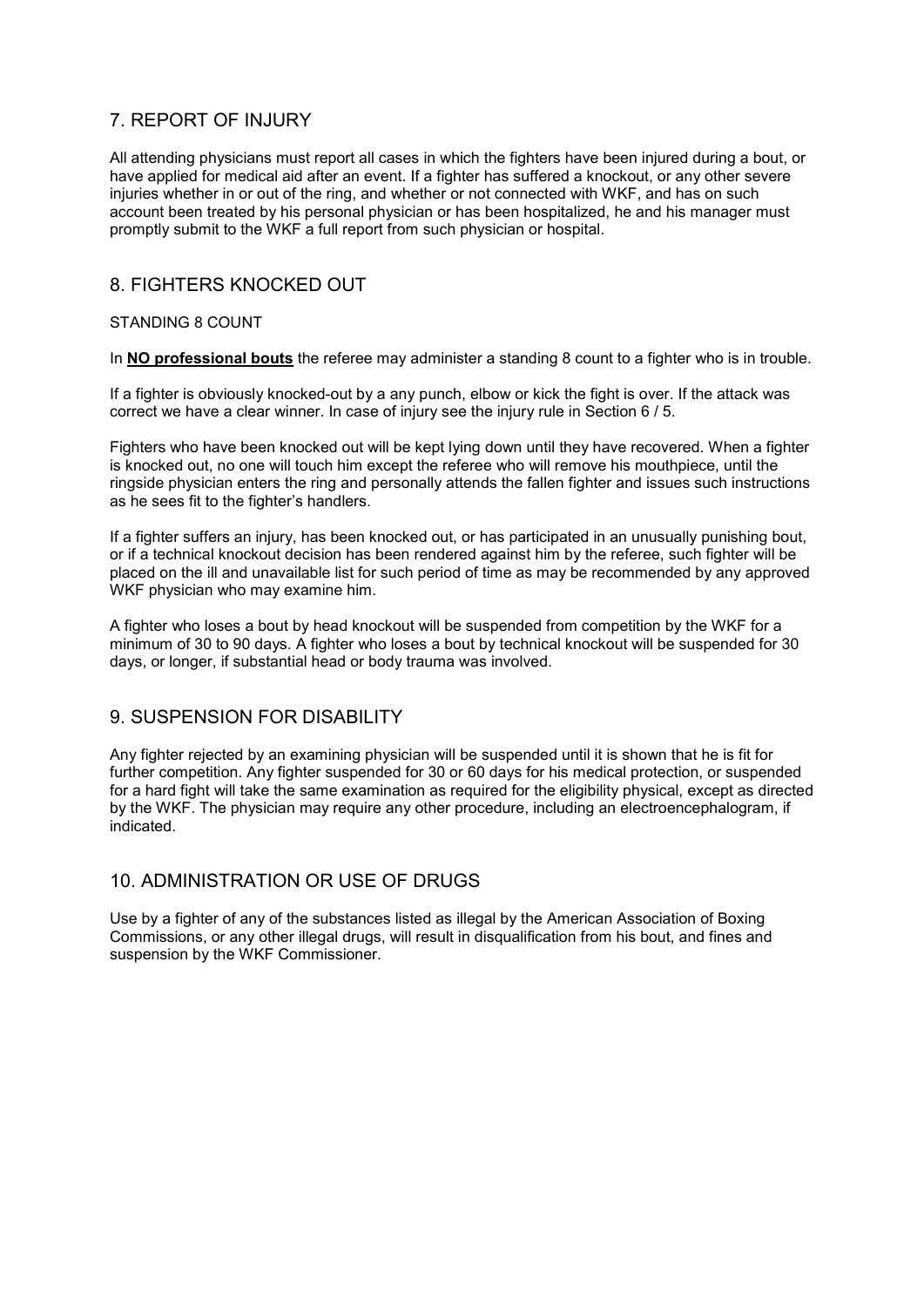# **SECTION 5: FIGHTERS; EQUIPMENT AND SECONDS**

#### 1. APPAREL

Apparel proved by the WKF Representative must be worn by all fighters upon entering the ring. Any fighter presenting themselves in attire deemed inappropriate may be fined by the WKF Supervisor, and will not compete in their bout until they present themselves according to regulations.

**No shoes**, No shirts for male contestants, No metal zippers on shorts, No rings, jewellery, or items other than those authorized may be worn.

#### 2. PROTECTIVE EQUIPMENT

#### a. GLOVES - STANDARD SPECIFICATION

All gloves must be of a professional quality and must be approved by the WKF Representative. All gloves must be made so as to fit the hands of any fighter whose hands may be unusual in size. The make and type of all gloves must be approved in advance by the WKF Representative. All gloves **for title fights** will be provided by the promoter in red and blue and distributed to the fighters according to their assigned corner colour.

The referee must inspect and approve any tape used on the gloves. If the gloves have been used previously, they must be whole, clean and subject to inspection by the referee or by the WKF Supervisor as to condition. If found imperfect, they shall be changed before the bout starts. No breaking, roughing, or twisting of gloves shall be permitted.

#### b. HAND AND FOOT/ANKLE WRAPPINGS

The wrapping of hands is allowed according to the following specifications:

Fighters who wish to wrap their hands shall be responsible for their own gauze and tape. Gauze shall be of the soft or soft-stretch type, and shall not exceed 2 inches in width. Tape shall be of the soft adhesive type and shall not exceed 1.5 inches in width. One roll of gauze, and not more than two yards of tape, are the maximum allowable amounts for each hand. No other materials, including premade hand wraps, shall be allowed; nor shall any amounts exceeding those listed be allowed under any circumstances.

Gauze shall be for the protection of the hand only, and the amount shall be the discretion of the WKF Supervisor.

Tape shall be present only to hold the gauze in place, and no more than one layer of tape be allowed on the striking surface of the hand and only 1 strip between the fingers not to exceed 1/4 in width and 4" in length.

The wrapping of feet / ankles is not mandatory. Fighters who wish to wrap their feet / ankles shall be responsible for their own gauze and tape or may use an approved neoprene ankle brace. Gauze shall be of the soft or soft-stretch type, and shall not exceed 2" in width. Tape shall be of the soft adhesive type and shall not exceed 1.5" in width. Up to 6' of tape may be used to wrap each foot and ankle.

The use of footgear or soft shoes is prohibited.

The WKF Supervisor, or his designee, must inspect all hand and foot/ankle wrappings, and mark with a pen.

#### c. GROIN PROTECTORS and MOUTHPIECE

All fighters male and female are required to wear an approved groin protector. A plastic cup with an athletic supporter is adequate. Chest guards for woman are voluntary, but high recommend by WKF. Mouth guard is compulsory, all fighters must wear fitted mouthpieces.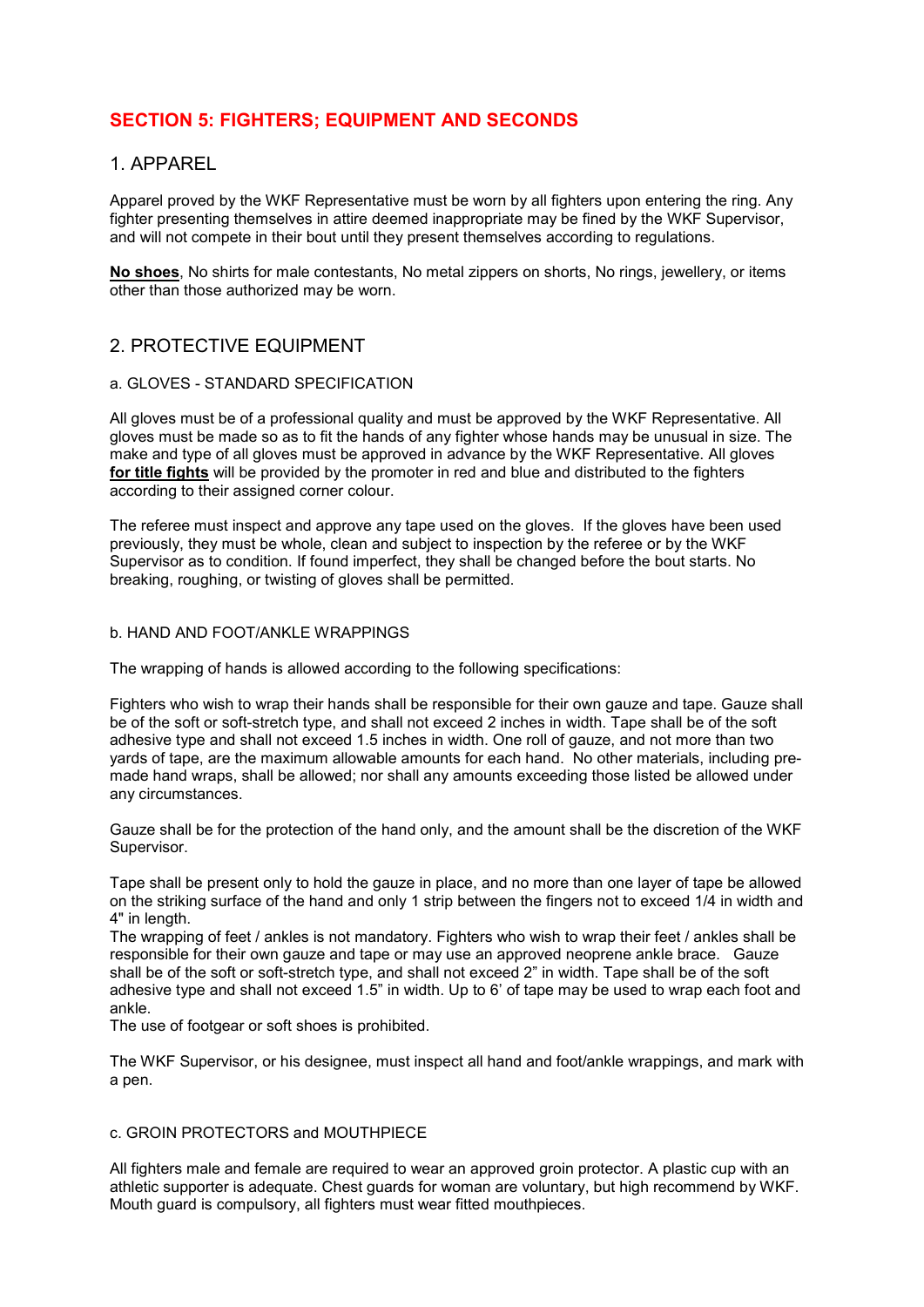# 3. NUMBER OF SECONDS AND THEIR APPEARANCE.

Each fighter may have up to three seconds of his choice and each second, while assisting the fighter must wear an WKF approved uniform (subject to the approval of the WKF Supervisor), must present a neat and tidy appearance, provide a pail, tape, water bottle and other equipment necessary to perform his function.

Seconds may not sit, stand on, lean on or touch the cage apron during the course of the bout, nor otherwise interfere physically or verbally with the bout or the duties of the officials.

Seconds must remain in designated areas assigned to them by the WKF Supervisor during the bout. The WKF Representative may levy fines and/or disqualification of the fighter for improper and unprofessional conduct by the seconds.

#### 4. THROWING IN THE TOWEL

A manager or chief second may toss a towel or sponge into the ring in token of the defeat of his principal.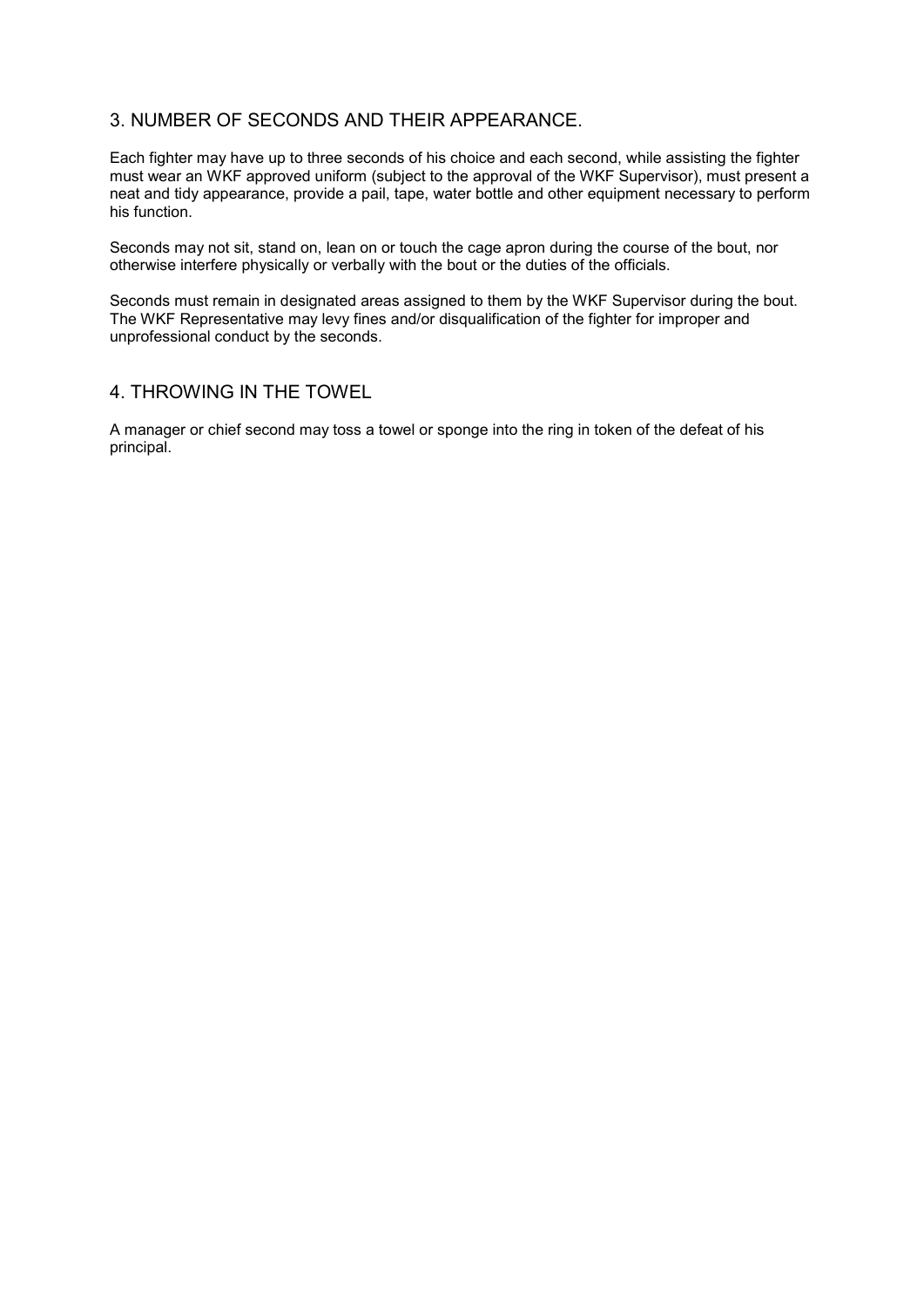# **SECTION 6: CONDUCT OF BOUTS**

#### 1. DURATION OF BOUTS

A maximum of five rounds will be scheduled for each bout with each round lasting a maximum of five minutes. Rest periods between rounds will one minute. In case of a draw one extra round is usual.

The fight continues until one fighter submits, his corner throws in the towel, the referee stops the fight, or in case of knock-out.

Or the doctor stops the contest, or the time limit of the rounds expires. The time runs continuously and may be called or stopped only by the referee in special cases, such as equipment malfunction or commitment of a foul.

# 2. REFEREE INSTRUCTION

Immediately before the bout commences, the referee will call the fighters to the centre of the ring and address them for the final time before the bout commences. The fighters will then return to their corner and wait for the referee's command to begin. The referee will signal the timekeeper and the bout will commence. The referee will supervise the action of the bout insuring that it is conducted adhering to all of the safety and fairness rules, regulations and policies.

#### 3. AUTHORIZED OFFENSIVE TECHNIQUES

#### a. LEGAL TECHNIQUES WHILE STANDING

Closed hand strikes to the head and body

Kicking to the head, body and legs

Elbows to the head, body and legs

Knees to the head, body and legs

Throws / Take downs / Sweeps

Standing Submissions

Arm bars and locks

Shouldering

Chokes

#### b. LEGAL TECHNIQUES WHILE ON THE GROUND

Closed hand strikes to body and legs

Kicks and knee strikes to the body and legs

Elbows to the head in title fights only

Submissions (chokes, arm bars/locks, straight leg locks ONLY)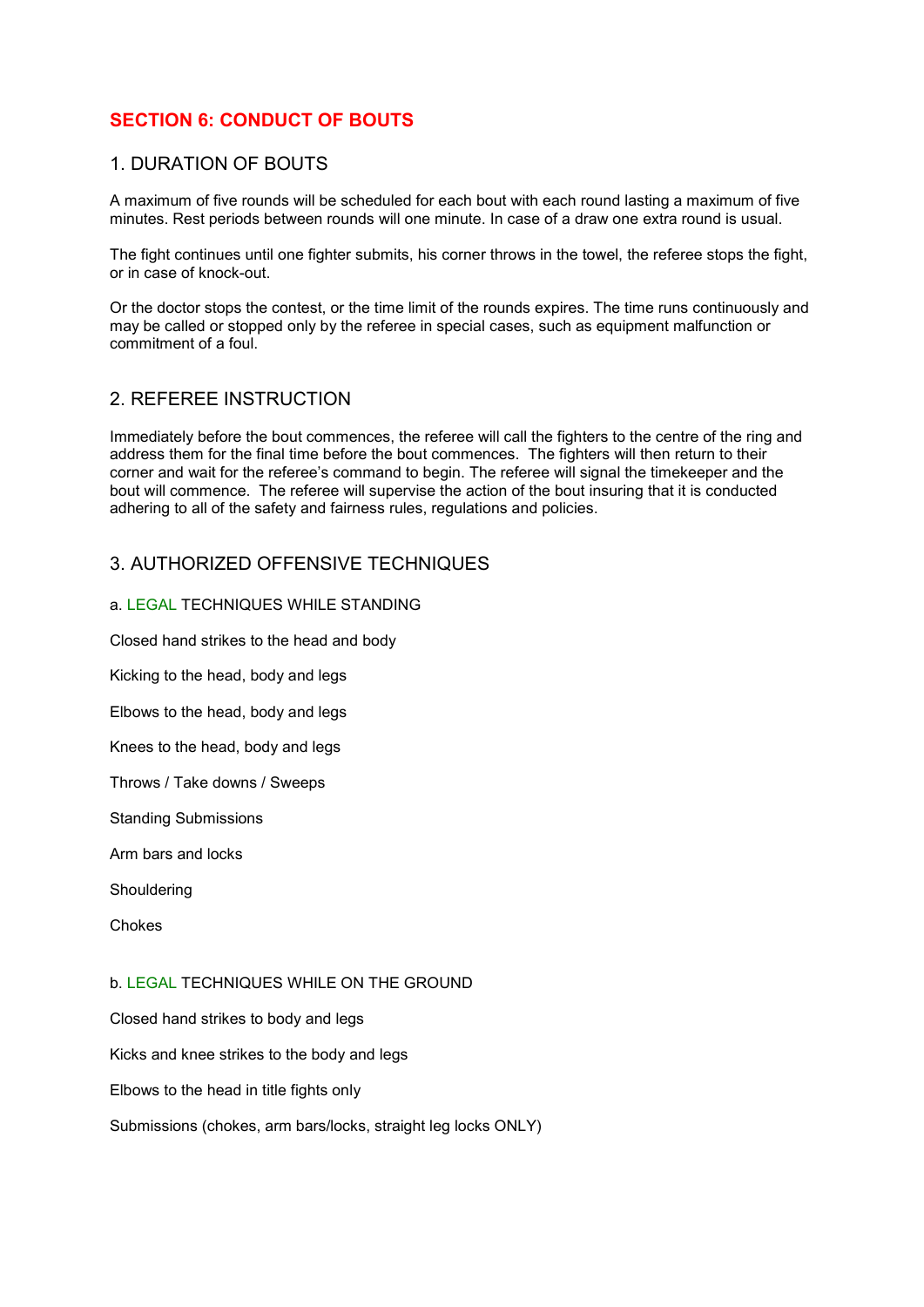#### c. ILLEGAL TECHNIQUES WHILE STANDING (**FOULS**)

Linear Kicks to knees, Stomps on feet, Groin strikes, head butting

Intentionally Hitting back of head, Spine or kidney strikes

Excessive Slamming - moving forward once an opponent is elevated in order to create more damage from the takedown

Throws onto head or neck (spiking), Throws against a joint

Throwing out of competition area, Neck cranks (turning the neck)

Holding ropes or cage, Pinching, biting, gouging, and anything that might be considered "dirty fighting"

fish hooking, Grabbing or holding the uniform or protective padding

#### d. ILLEGAL TECHNIQUES WHILE ON GROUND (**FOULS**)

Kicks and knees to the head

Elbow strikes to head ( just in title fights allowed)

Neck cranks (twisting the neck)

Heel hooks, Finger locks, Toe locks

Choking with hand on throat or Smothering (hand over mouth)

Spine locks, Hammer locks, Fish hooks, Groin strikes, Spine strikes

Throwing out of competition area

Pinching, biting, gouging, and anything that might be considered "dirty fighting"

Grabbing or holding the uniform or protective padding

Anything not expressly included above as legal techniques may be considered a foul, including but not limited to:

Eye gouging, spiting and biting, hair pulling, groin attacks, joint attacks, striking to the spine or back of the head, throat strikes or grabbing the trachea, clawing, striking the kidneys, holding the fence, attacking the opponent while he is under the care of the referee, attacking after the bell, disregarding the instructions of the referee, interference from the corner man and any unsportsmanlike behaviour

#### 4. FOULS (other than those mentioned above)

- a) Fouls, at the discretion of the referee, based on the intent of the fighter committing
- b) the foul and the result of the foul, may cause time to be stopped in the bout and warnings, recuperation time and / or disqualification being issued.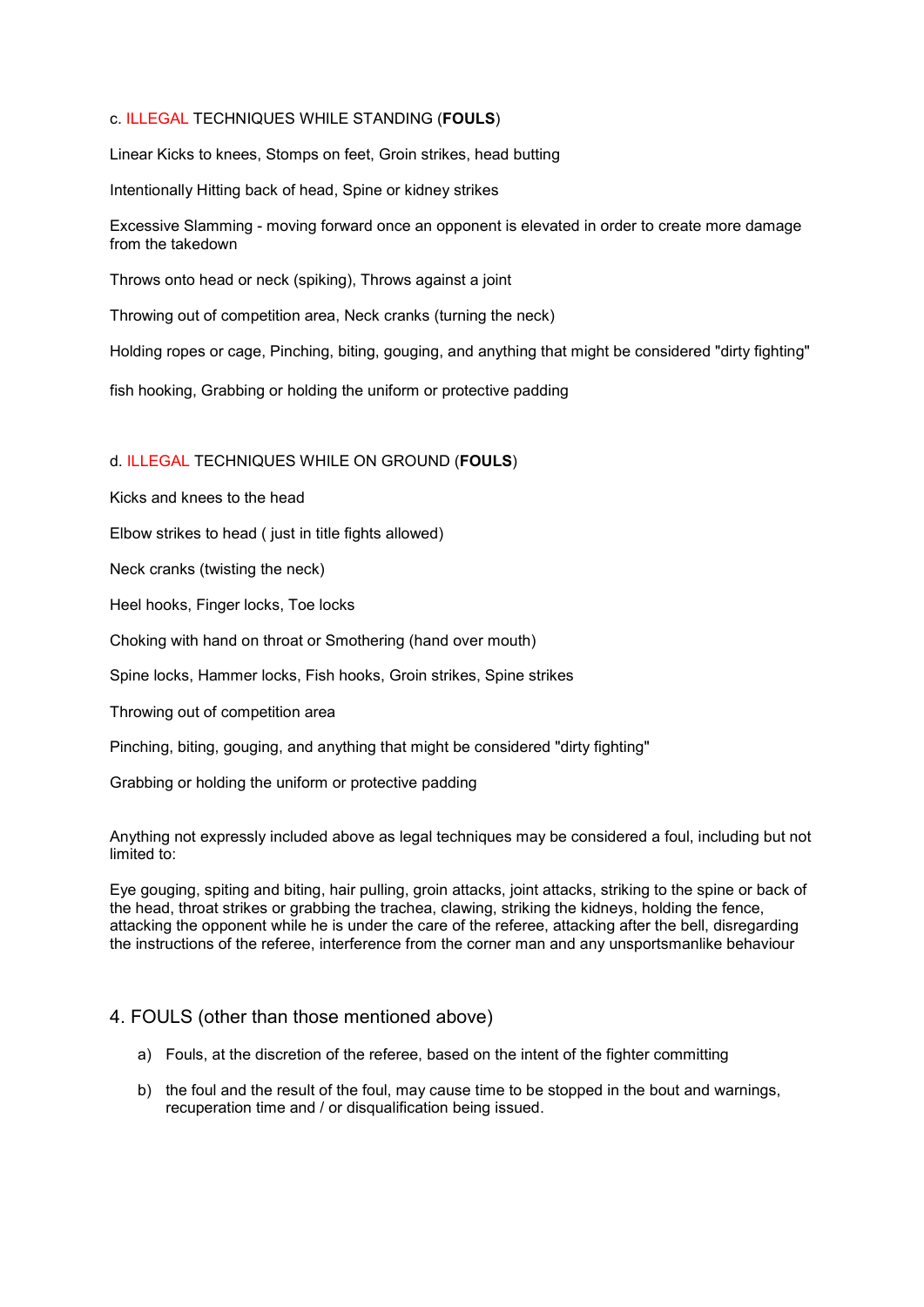Fouls result in a point being deducted by the official scorekeeper from the offending contestant's score. (The judges should only make notations of points deducted by the referee, for each round)

Only a referee can assess a foul. If the referee does not call the foul, judges must not make that assessment on their own. A fouled fighter has up to five minutes to recuperate.

If a foul is committed:

the referee shall call time

the referee shall check the fouled contestant's condition and safety

the referee shall then assess the foul to the offending contestant, deduct points, and notify the corner men, judges and official scorekeeper

If a bottom contestant commits a foul, unless the top contestant is injured, the fight will continue. If top contestant is injured, he will be give his recovery time and then put back into top position if able to continue.

NOTE: A fighter who executes a fouling technique which is deemed malicious (with the intent of causing injury above and beyond the scope reasonably expected in a bout of this nature), may be subject to bearing the medical, as well as related recovery and recuperation expenses of the fighter who is injured as a result of such fouling technique.

#### 5. FOULING, STOPPING THE BOUT

If the referee determines that the fouled fighter needs time to recover, he may stop the bout (and the time) and give the injured fighter a reasonable amount of time to recover, up to a maximum of 3 minutes under normal circumstances. At the end of this reasonable rest period the referee and the ring physician will determine if the fouled fighter can continue the bout, if he can the bout will continue.

#### **INJURY RULE**

If the referee determines that the fouled fighter needs time to recover, he may stop the bout and the time and give the injured fighter a reasonable amount of time to recover, up to a maximum of three minutes under normal circumstances. At the end of this reasonable rest period the referee and the ring doctor / medic will determine if the fouled fighter can continue the bout. If he can, time in that round will be resumed, and the bout will continue.

The scoring of the foul will be based on the following determination by the referee.

If the referee determines that the foul was obviously committed by one of the fighters, and that the fouled fighter did not contribute to the injury (by ducking into a knee, moving into an oncoming forehead, etc.), the referee will instruct the scorekeeper to deduct the appropriate number of points from the scorecard of the fighter committing the foul.

If the referee determines that the injured fighter was responsible for **his own injury**, the referee will not penalize his opponent in any manner. In this case, if the referee or Doctor determine that the injured fighter is unable to continue, he will lose by technical knockout.

If the referee determines that there was **no fault** attributable to either fighter (that the injury was caused by both fighters, so called clash), the referee will allow the injured fighter three minutes time to recover but will not penalize either fighter.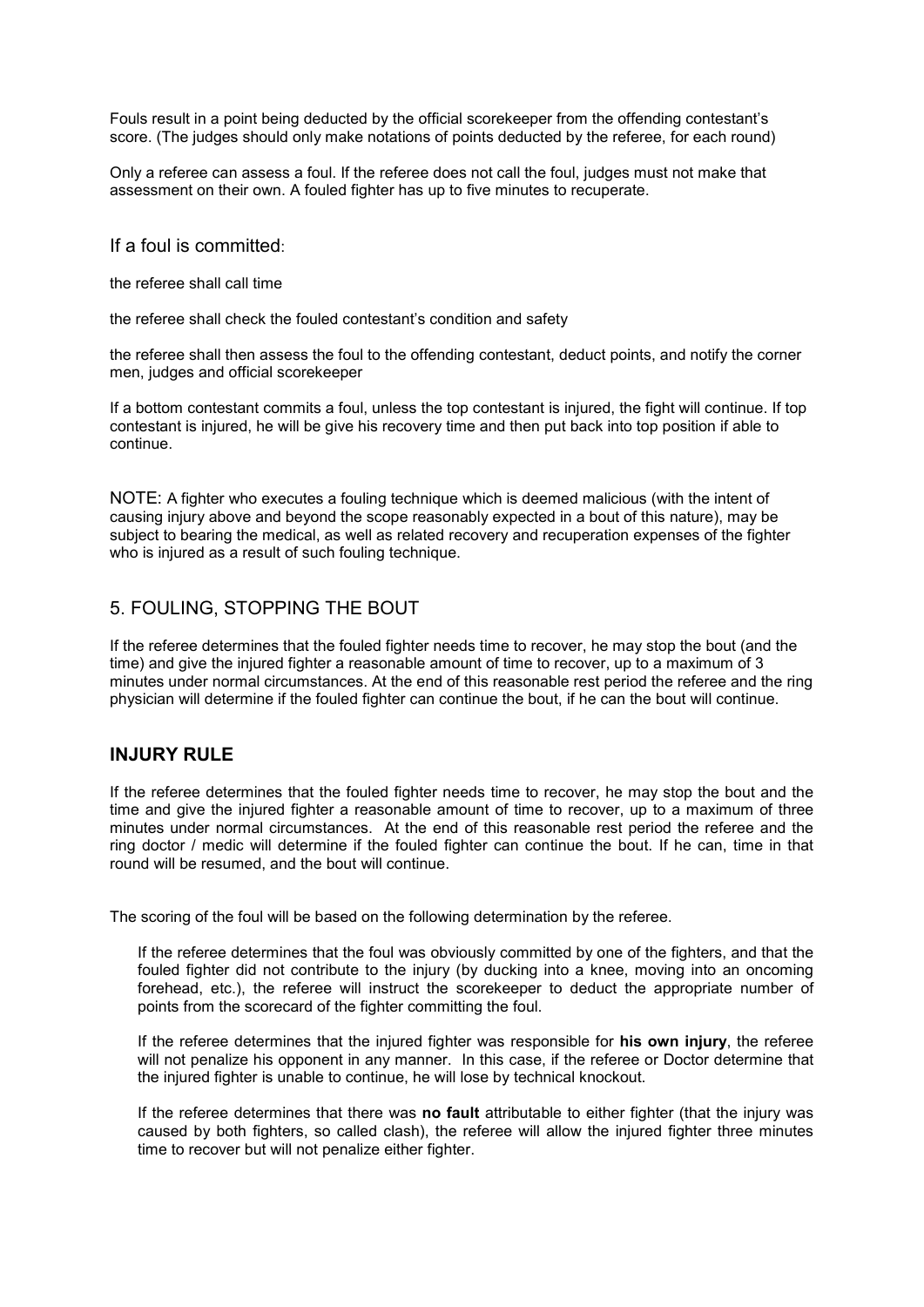If, at the end of the recovery period, the referee or the ring Doctor determine that the fouled fighter cannot continue, the scores will be added prior to that round and the bout awarded to the fighter leading at that time.This foul is referred to as a "no fault" foul and the decision is a **"technical decision"**.

If the "no fault" foul occurs in the first round of any fight the referee will declare a "technical draw".

An non-title bout must last at least two full rounds, and a professional World title bout must last at least three full rounds for a "technical decision" to be awarded. Otherwise, a "technical draw" is awarded.

If the title bout is justified (number of required 3 full rounds completed to go to the scorecard) the round in which the foul occurs is always scored prior to going to the judges decision I it's just a very short round or very little action the judges score it 10-10.

Blind Fouls - If an injury occurs due to a suspected foul, that the referee was unable to see (blind foul), the Referee may, at his sole and final discretion, confide with any or all of the three judges and the WKF Supervisor, to determine were the fault may be placed. He may consider all of the opinions expressed by these officials, in making his determination. A referee's decision on fouls may be overruled at ringside only by the WKF Supervisor and then only in the instance of a clear error or misapplication or violation of the rules.

# 6. THE POWER TO STOP THE CONTEST

Either the Referee, the fighter's chief handler, the doctor or the fighter may stop contest. The referee or the doctor shall have the power to stop a bout at any stage during the bout, if he considers that either fighter is in such condition that to continue might subject him to serious injury. Should both fighters be in such condition that to continue might subject them to serious injury; the referee will declare the match a "technical draw". A fighter who submits or "taps out" or a fighter whose chief handler "throws in the towel" loses the bout.

# 7. PROCEDURE FOR FAILURE TO COMPETE

In any case where the referee decides that the fighters are not honestly competing, that a knockout is a "dive", or a foul is actually a prearranged termination of the bout, he will not disqualify a fighter for fouling, nor render a decision. He shall stop the bout and declare it ended and an investigation will be initiated. The announcer shall inform the audience that a "no decision" was rendered. The WKF Supervisor will have the final authority in rendering a decision on the match.

# 8. GROUND ACTIVITY RULE

If both fighters have gone to the ground and neither is actively working to improve his position then they shall be separated and stood up by the referee. The referee shall immediately restart the bout from the standing position. If one fighter has gone to the ground and the other fighter refuses to pursue his opponent to the ground and fails to administer legal strikes from the standing position the referee shall "stand up" the downed fighter and re-engage the action.

#### 9. MOUTHPIECES

No fighter will be allowed to begin any bout without a mouthpiece. Whenever the mouthpiece is knocked out by a fair blow or a foul tactic, or however the mouthpiece is dropped or spit out by the fighter, the referee shall wait for a lull in the activity of both fighters, call time out, stop the bout in place, and replace the mouthpiece. Wilful dropping, or spitting out of the mouthpiece by a fighter, shall also be deemed as a "delay of bout" foul, and the fighter shall be penalized accordingly by the referee. The mouthpiece is replaced whenever it is lost for any reason.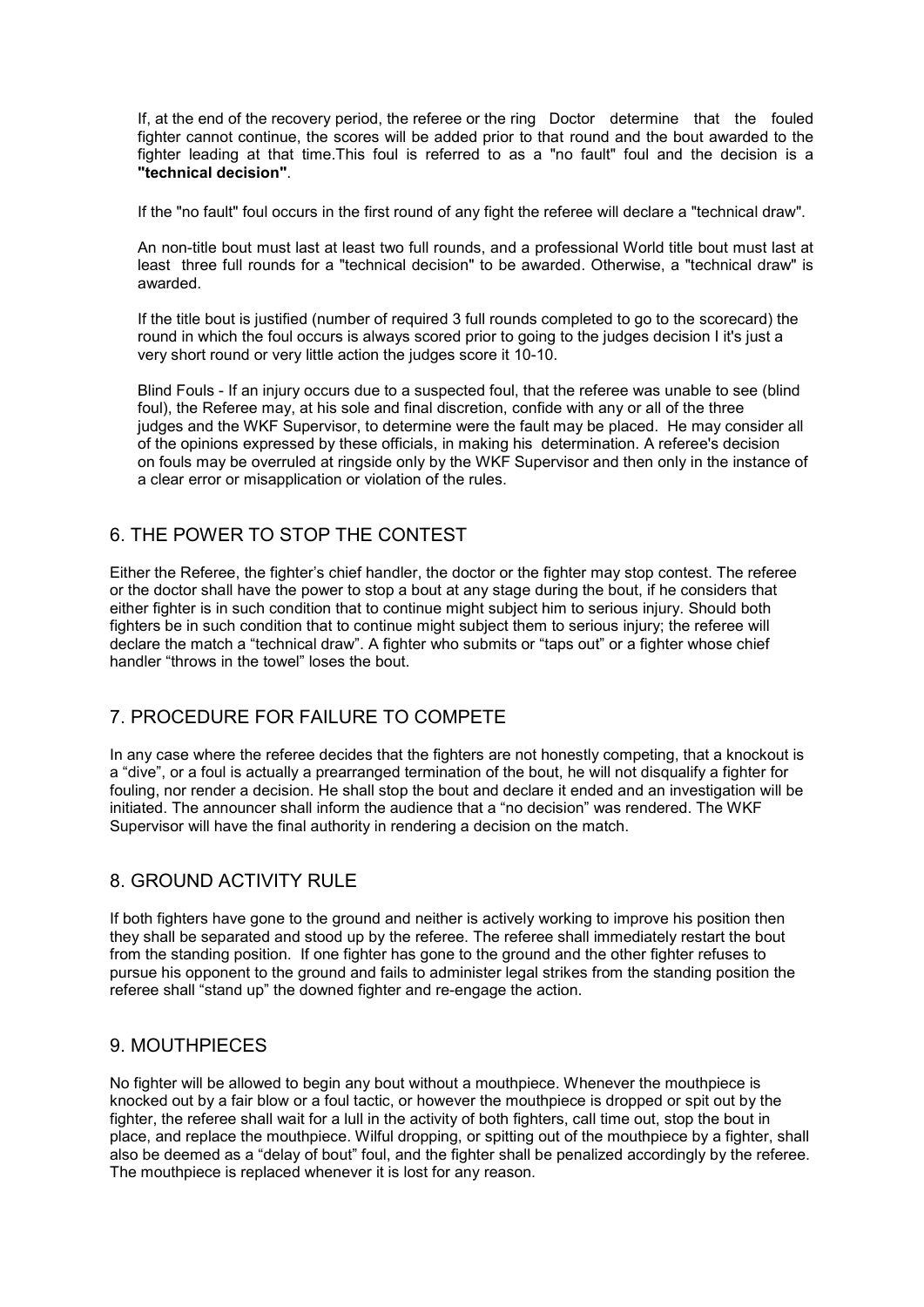# **SECTION 7: RINGSIDE OFFICIALS, PERSONNEL AND DUTIES**

#### 1. RINGSIDE OFFICIALS

A referee, a timekeeper, three judges, a WKF Supervisor, a physician will be employed at all WKF sanctioned events. The WKF head office will appoint to each event a Supervisor who will be responsible for the assignment of the officials. The WKF Supervisor will work with the promoter in the assignment of the ringside officials.

For any international title fights are only two ways of judging possible, without exception.

#### **A one judge from the host country, one from the opponent's country and one neutral referee B three judges from a neutral country**

It is the responsibility of all three judges to judge the fight fairly and without prejudice.

WKF head office will appoint the Supervisor for the PPF title fight. Costs for air ticket, Hotel and food as well as the fee of 300 Euro belongs to the promoter.

The supervisor's duty is to fill in the score keeper form, hand over the certificate and supervise everything and to confirm with his sign the result, which he must report to WKF head office within 24 hours.

The supervisor must ask compulsory the promoter for purse and food money (maybe travel expenses) for both fighters at least 24 hours, by weigh-in before the event starts and hold on trust until fight is over and result is clear.

#### 2. TIMEKEEPER'S EQUIPMENT

The promoter will guarantee that the necessary timekeeping equipment will be available whether via arrangements through the ring/cage provider or through the WKF Supervisor. The timekeeper will keep the time during each bout, starting and stopping the official clock, for time-outs designated to him by the referee.

# 3. TYPES OF BOUT RESULTS:

Submission by: Tap Out or verbal tap out

TKO by: Referee stops bout or Ringside Physician stops bout or Corner stops bout

KO by: Failure to rise from the canvas

Decision via score cards:

Unanimous - When all three judges score the bout for the same contestant. Split Decision - When two judges score the bout for one contestant and one judge scores for the opponent.

Majority - When two judges score the bout for the same contestant and one judge scores a draw.

Draw - When all three judges score the bout a draw

Majority - When two judges score the bout a draw

Split - When all three judges score differently

Disqualification, Forfeit, Technical Draw, Technical Decision, No Contest,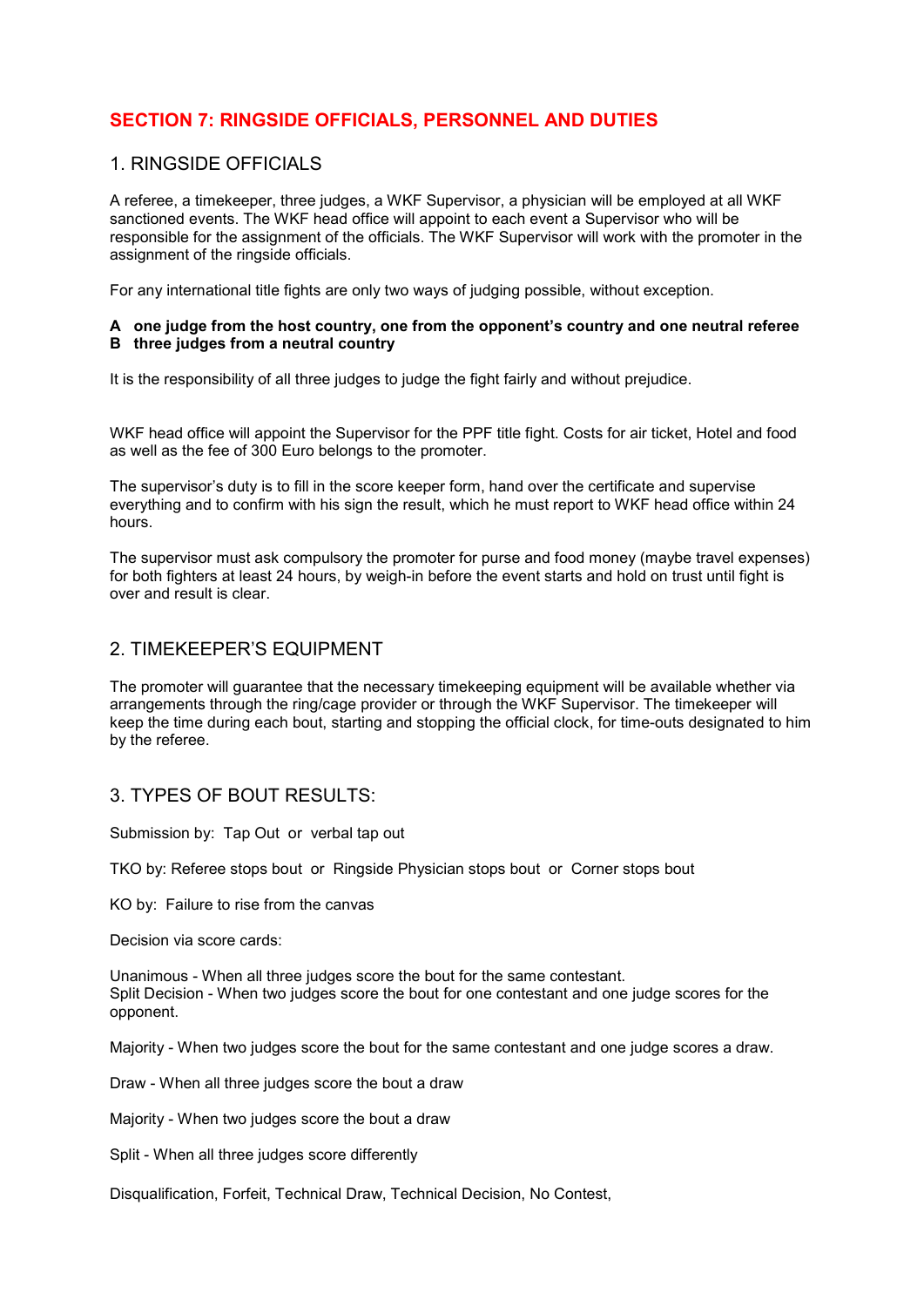# 6. SCORING SYSTEM

Using the 10-Point Must Scoring System, Judges are required to determine a winner of a bout that ends after the initial scheduled number of rounds have been completed. 10 points must be awarded to the winner of the round and nine points or less must be awarded to the loser, except for a rare even round, which is scored (10-10). Please see Judges Scoring Criteria and Scoring System Document for a detailed explanation.

#### 7. ANNOUNCING THE RESULTS

After the WKF Representative has completed verifying the master results card, the Representative will give the ring announcer the results on "Announcer's Final Result Sheet". The announcer shall then, inform the audience of the decision over the public address system. The referee will indicate the winner as the announcer gives the winner's name.

In the event of a knockout, a technical knockout, disqualification or forfeit, the announcer and referee will officially designate the winner and give the time at which the bout was stopped. In the event of a technical draw, the announcer will give the time at which the bout was stopped and will detail for the audience the nature of the decision.

# 8. CHANGE OF DECISION

A decision rendered at the termination of any bout is final, and cannot be changed unless the WKF Supervisor at the event, determines that any one of the following occurred:

There was collusion affecting the results of any bout.

There was a clear violation of the rules or regulation governing WKF bouts which affected the result of any bout.

If the WKF Representative or Commissioner determines that any of the above occurred with regard to any bout, then the decision rendered shall be changed as the WKF Representative or Commissioner may direct.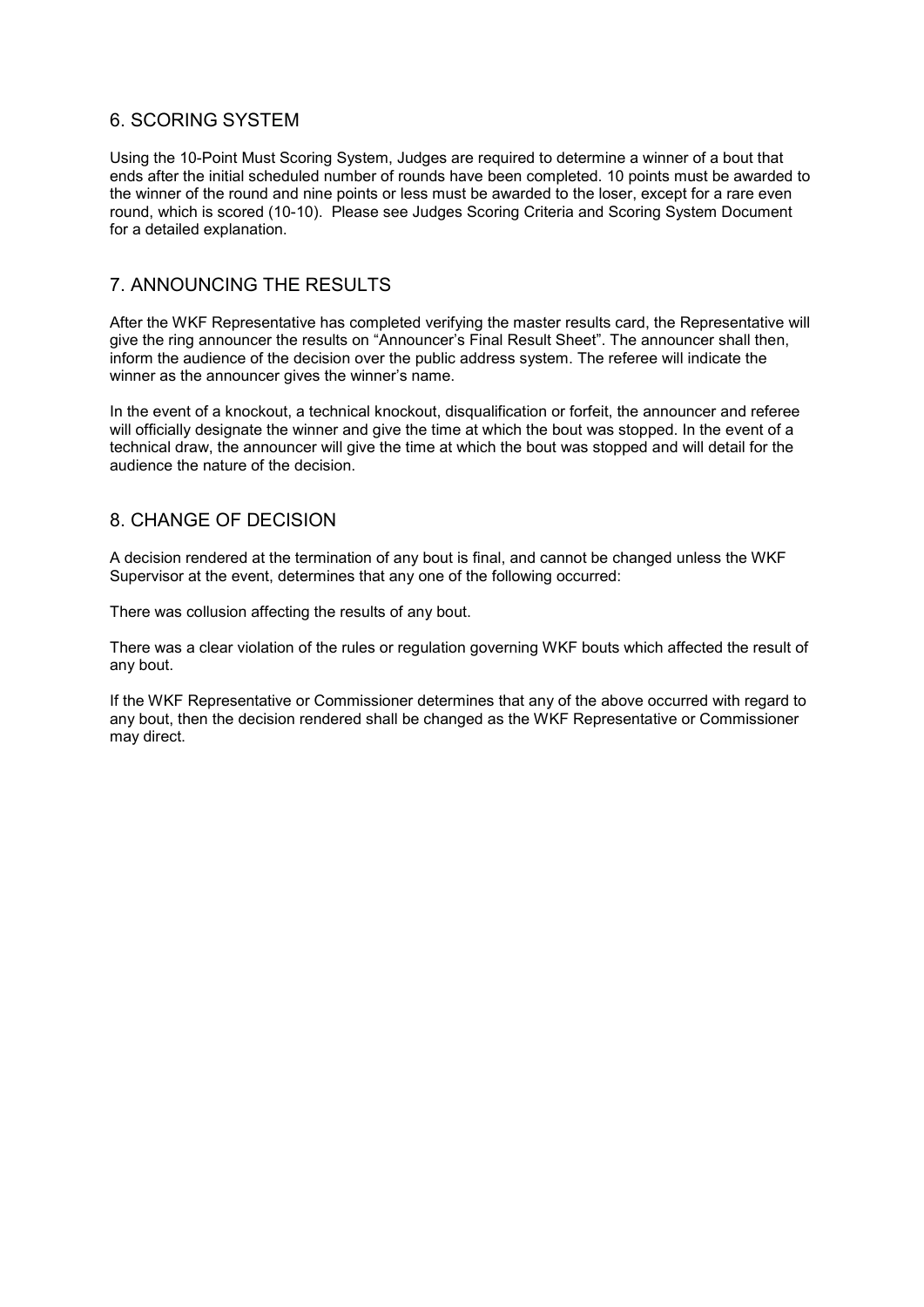# **SECTION 8: CHAMPIONS REGULATIONS**

#### TITLE DEFENCE

A new WKF Champion will have the option of defending the title within the first six months of their reign. After six months a title defence will be mandatory, if there is more the one qualified challenger the Champion may choose which challenger he will defend against. A Champion must respond to a challenge within seven days of receiving it.

If a Champion had not made a defence for more than twelve months they will be declared inactive, they would have no choice but to defend against the first qualified challenger, confirmed by the WKF head office.

If a Champion had not made a defence for more than eighteen months and declared inactive, the WKF can declare the title vacant without giving notice. The WKF has the final decision on whether a challenger is qualified.

#### CHAMPIONS CONDUCT

WKF Champions must conduct themselves in public in a professional and sports man like manner. Any behaviour likely to bring the WKF or the sport into disrepute may result in disciplinary action or stripped of the title. If a Champion is convicted of a violent crime, they will be automatically stripped of the title and will face disciplinary action and possible suspension for competing on WKF sanctioned events.

#### VACATING TITLES

If a current Champion wins the next title in line (e.g. if a regional Champion wins a National title) the lesser title will be automatically vacated with the exception of the British and Commonwealth titles which can be held and defended simultaneously.

If e.g. a British Champion challenges for a World title regardless of the outcome the British will be automatically declared vacant.

If a Champion moves up or down a weight division and wins a title of the same level in the same style/rules (e.g. if the British Welterweight Muaythai Champion wins the British Super-welterweight Muaythai title) the Champion may hold both titles for a period of three (3) months after which he must choose the weight division he want to compete in and the title he want to keep, then vacate the other title.

#### DRAW AFTER TITLE FIGHTS

In case of a draw after any title fight following decision occurs: **"one final extra round"**